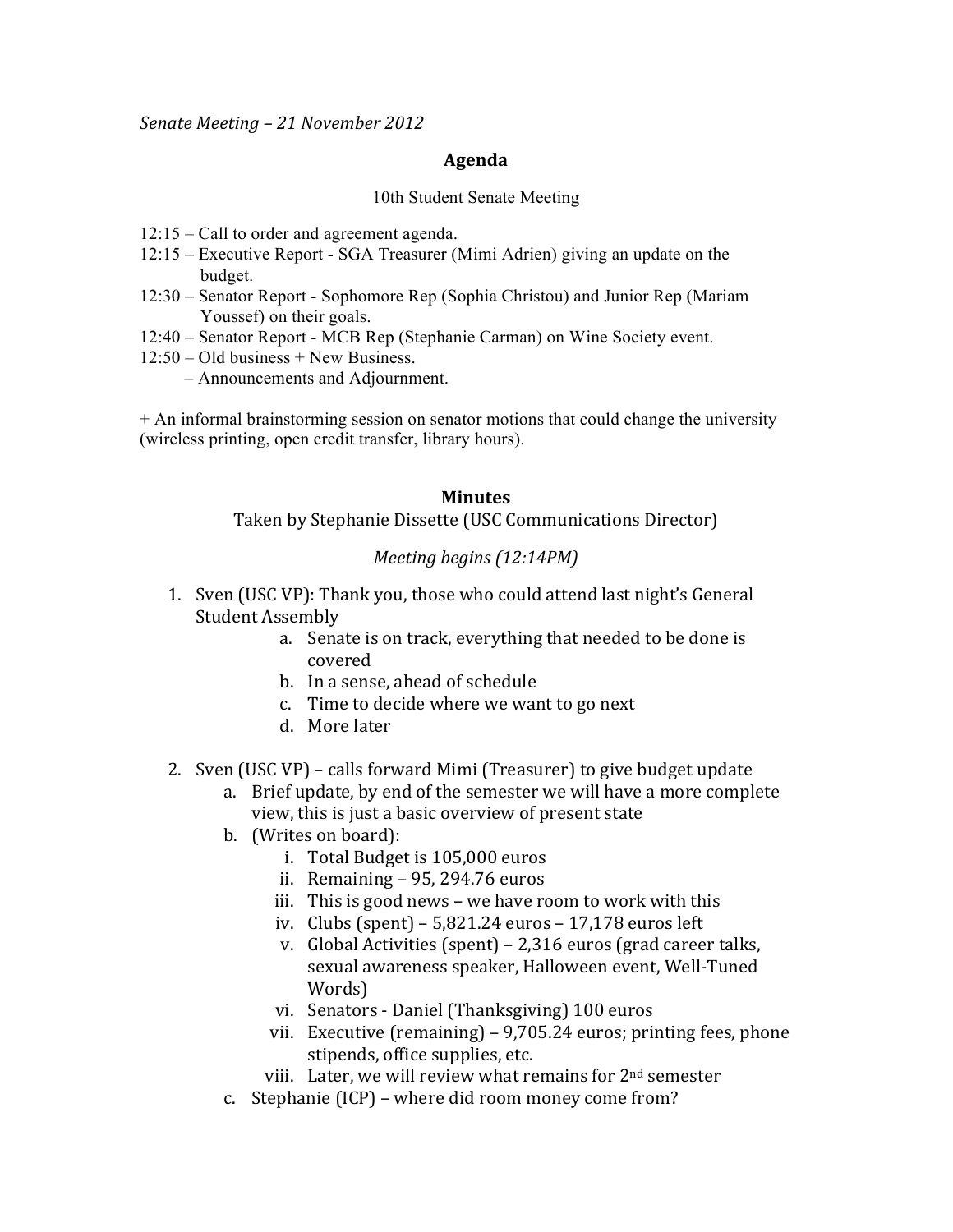- i. Mimi (Treasurer) club's budget
- ii. The actual building of the wall? before this Senate
- iii. Kevin Fore that was administration
- iv. Mimi (Treasurer) to clarify, discussing what we approved last week for clubs room
- v. Max (Econ) 105,000 euros is total, including ASM, yes?
- vi. Mimi (Treasurer) yes, we have to subtract  $40,000$  euros for ASM budget (pre-approved)
- vii. I will talk to Jessica Lynch (ASM Treasurer) before end of the month
- viii. Sven (USC VP) Ford Leland (head of ASM) will come in December to update how they've used their budget up to now; this was approved last year, as long as they come in for regular check-ins; Senate should keep track of this to decide for future years if we wish to make this routine
- 3. Sven (USC VP) calls forward Sophia (Sophomore) to update on goals
	- a. Checked in with Danite about Senate procedure
	- b. Intends to extend Library hours, especially coming into the end of the semester; in the US libraries are usually open 24 hours for campuses, why not AUP?
	- c. Try to enable Sophomore class to be more prepared for work after graduating
	- d. No questions
- 4. Stephanie (MCB) presents Wine Society
	- a. Working with Wine Society Club leader, (hands out informational sheet – to be attached)
	- b. Next Tuesday, B-15 (Clubs Room) speaker, Keith Hart, with official wine tasting; from Alsace region; organic wine; Topic: Sustainable Practices
	- c. Max (Econ) are we paying him to speak?
	- d. Stephanie (MCB) no, he offered it to us
	- e. A lot is going on that night, but this should only take an hour or so (free wine!)
- 5. Old or New Business?
	- a. Daniel (Freshman) Tomorrow at 7PM, Annual Thanksgiving Dinner
		- i. Amy (MIN/MAIA) how many people signed up?
		- ii. Daniel (Freshman) about 150 people
		- iii. Stephanie (IBA) can we still bring friends along that haven't signed up?
		- iv. Daniel (Freshman) yes, but you need an AUP ID, or be with someone
		- v. Toghzan (Senior) how many side-dishes/ for how many people do you need it to accommodate?